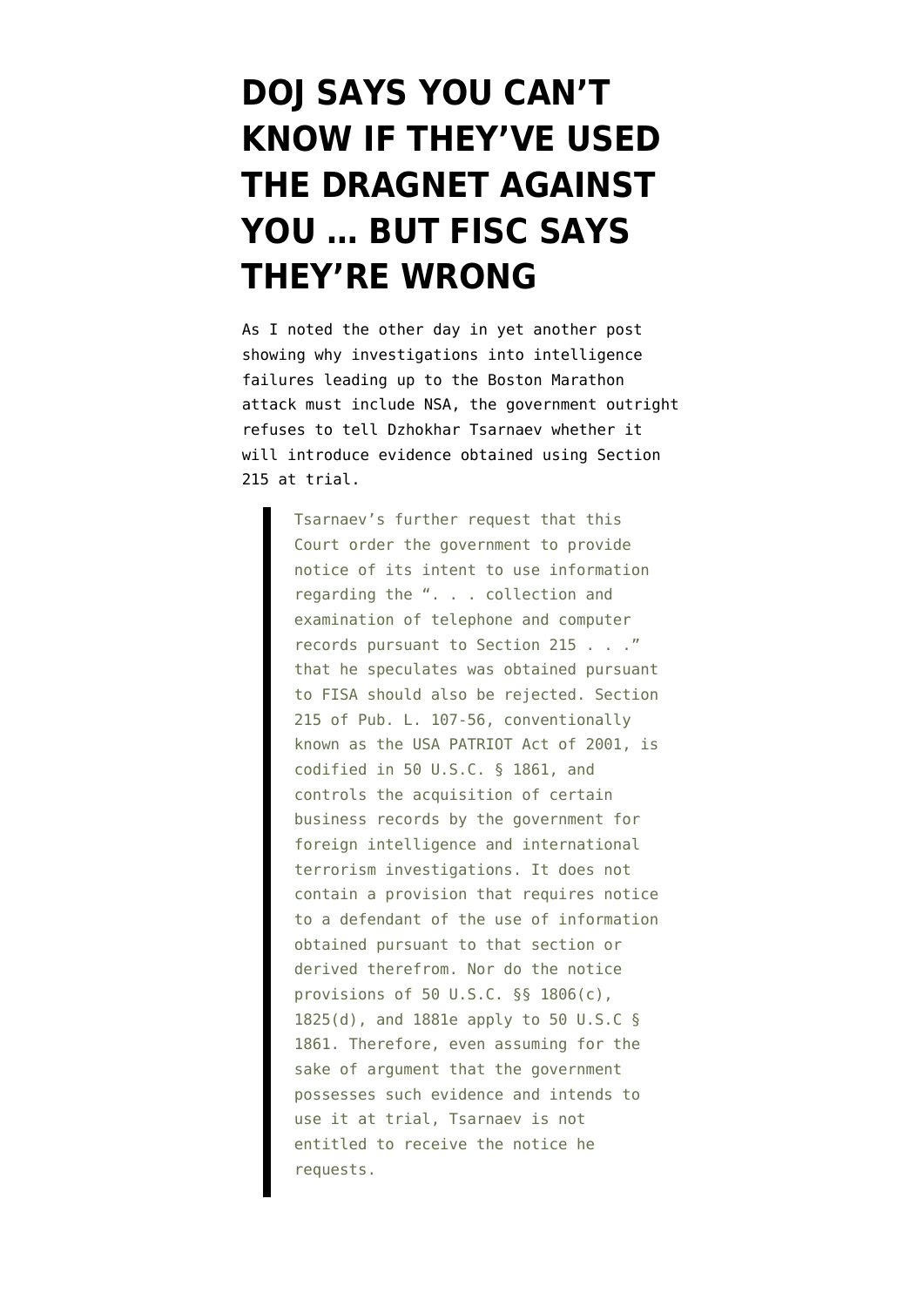This should concern every American whose call records are likely to be in that database, because the government can derive prosecutions which may not even directly relate to terrorism — using the digital stop-and-frisk standard used in the dragnet, and never tell you they did so.

Note, too, Dzhokhar's lawyers are not just asking for phone records, but also computer records collected using Section 215, something [Zoe Lofgren has made clear](http://t.co/pi8R78VLMG) can be obtained under the provision.

And in the case in which Dzhokhar's college buddies are accused of trying to hide his computer and some firecracker explosives, prosecutors [profess](http://www.emptywheel.net/2014/03/16/in-tsarnaev-related-case-doj-suggests-there-is-no-dragnet/) to be unable to provide any of the text messages Dzhokhar sent after his last text to them. That stance seems to pretend they couldn't get at least the metadata from those texts from the phone dragnet.

The government, then, claims that defendants can't have access to data collected using Section 215. They base that claim on the absence of any language in the Section 215 statute, akin to that found in FISA content collection statutes, providing for formal notice to defendants.

But at least in the case of the phone dragnet, that stance appears to put them in violation of the dragnet minimization procedures. That's because [since at least September 3, 2009](https://www.eff.org/files/filenode/br_09-13_orders_signed_3_sept_09_final_redacted.ex_-_ocr.pdf) and continuing through the [last dragnet order](http://www.uscourts.gov/uscourts/courts/fisc/br14-01-primary-order.pdf) [released](http://www.uscourts.gov/uscourts/courts/fisc/br14-01-primary-order.pdf) (note, ODNI seems to be taking their time on releasing the March 28 order), the minimization procedures have explicitly provided a way to make the query results available for discovery. Here's the language from 2009.

> Notwithstanding the above requirements, NSA may share information derived from the BR metadata, including U.S. person identifying information, with Executive Branch personnel in order to enable them to determine whether the information contains exculpatory or impeachment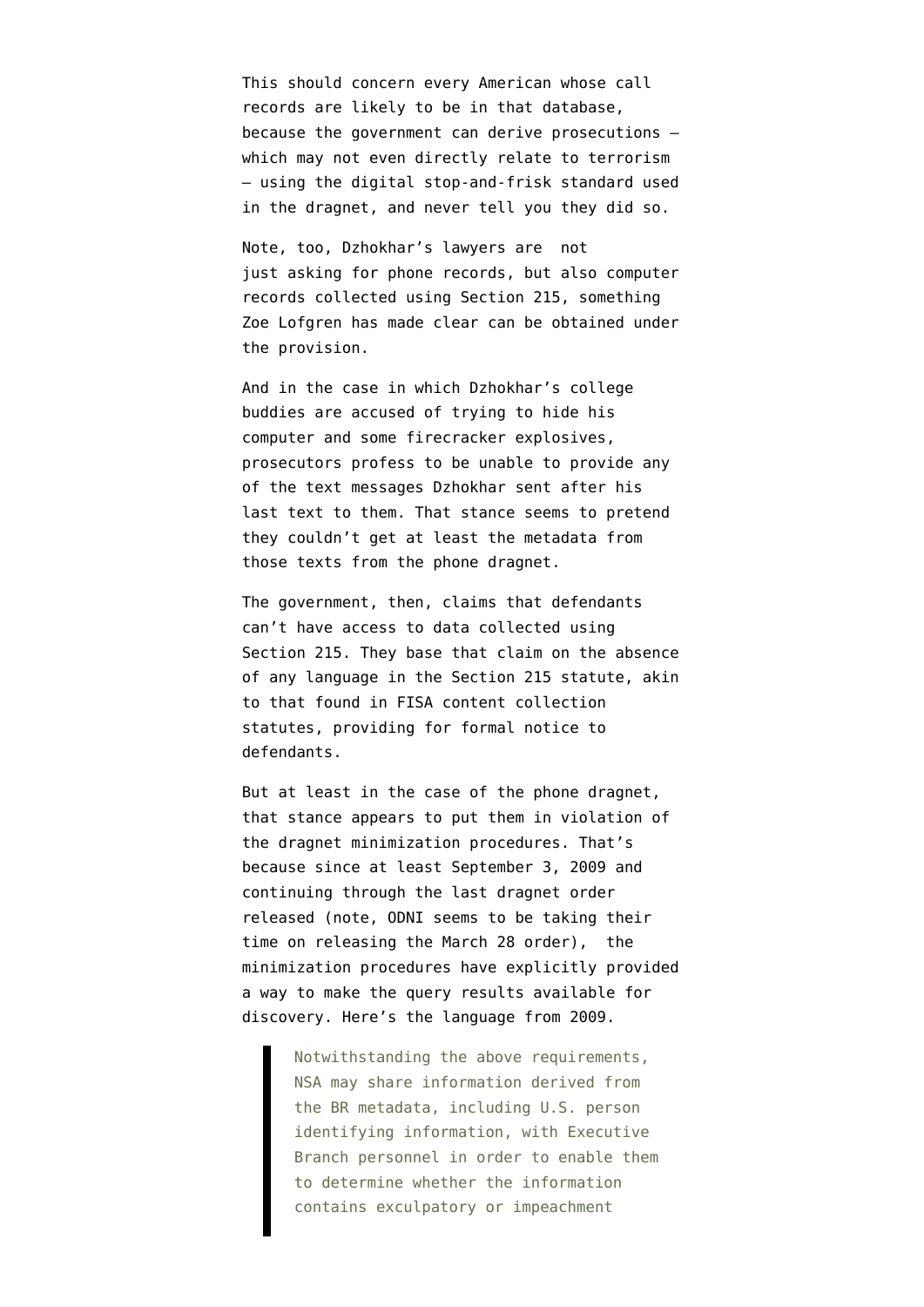## information or is otherwise discoverable in legal proceedings.

The government routinely points to these very same minimization procedures to explain why it can't provide information to Congress or other entities. But if the minimization procedures trump other statutes to justify withholding information, surely they must have the weight of law for disclosure to criminal defendants. And all that's before you consider the Brady and Constitutional reasons that should trump the government's interpretation as well.

Using the formulation the government always uses when making claims about the dragnet's legality, on at least 21 occasions, FISC judges have envisioned discovery to be part of the minimization procedures with which the government must comply. At least 7 judges have premised their approval of the dragnet, in part, on the possibility exculpatory information may be shared in discovery.

Now, there is a limit to the discovery envisioned by these 21 FISA orders; this discovery language, in [the most recently](http://www.uscourts.gov/uscourts/courts/fisc/br14-01-primary-order.pdf) [published order,](http://www.uscourts.gov/uscourts/courts/fisc/br14-01-primary-order.pdf) reads:

> Notwithstanding the above requirements, NSA may share results from intelligence analysis queries of the BR metadata, including U.S. person identifying information, with Executive Branch personnel (1) in order to enable them to determine whether the information contains exculpatory or impeachment information or is otherwise discoverable in legal proceedings …

That is, this discovery language only includes the "results from intelligence analysis queries." It doesn't permit new queries of the entire database, a point the government makes over and over. But in the case of the Marathon bombing, we know the queries have been run,